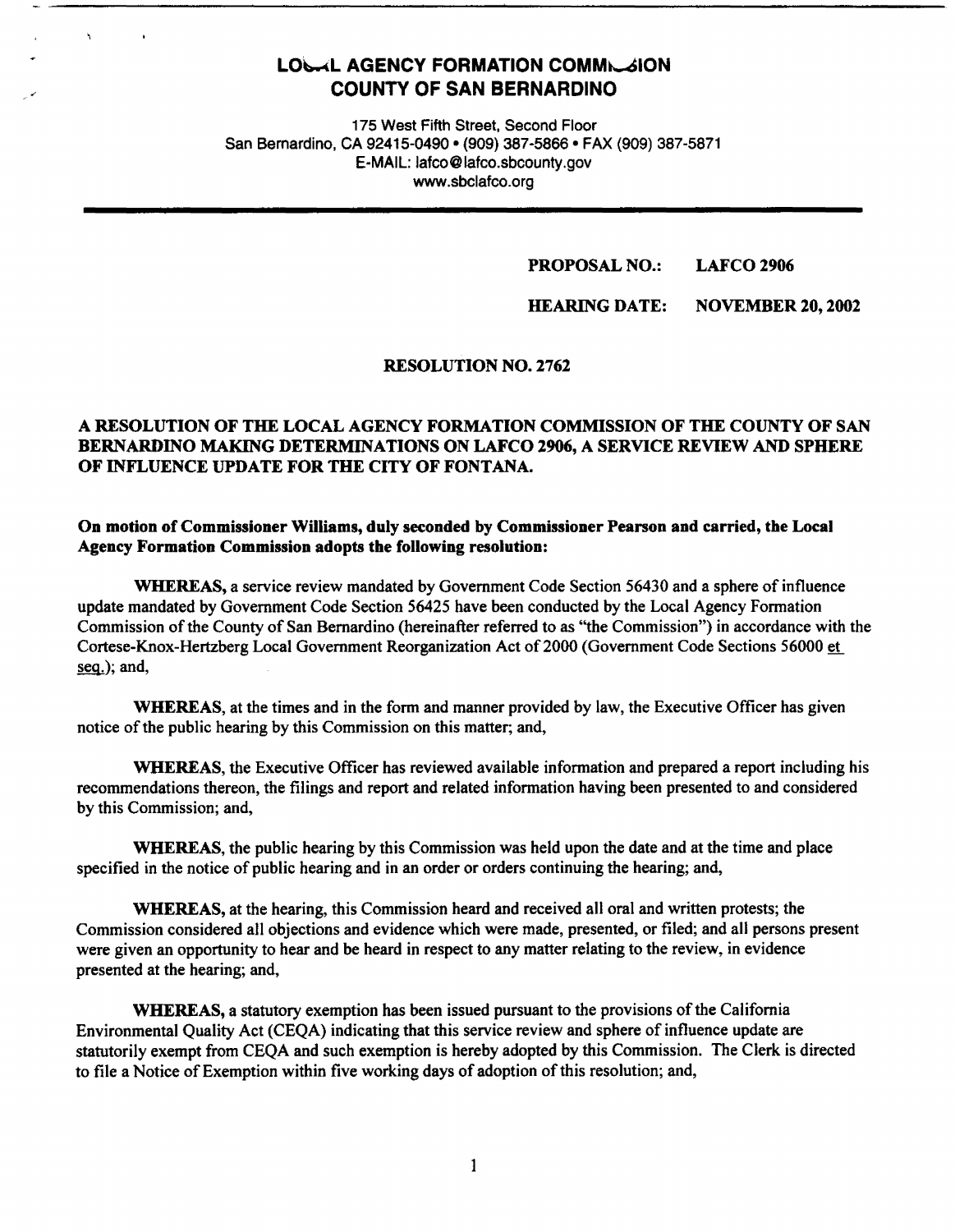**RESOLUTION NO. 2762** 

**WHEREAS,** based on presently existing evidence, facts, and circumstances filed with the Local Agency Fonnation Commission and considered by this Commission, it is determined that the sphere of influence for the City of Fontana should be affirmed as it currently exists, as more specifically described in maps and legal descriptions on file in the LAFCO staff office; and,

**WHEREAS,** the following findings are made in conformance with Government Code Section 56430 and local Commission policy:

1. **Infrastructure Needs and Deficiencies.** A comprehensive capital improvement plan has been adopted by the City setting forth recommendations for a variety of projects. This plan is a seven-year plan that is annually reviewed and updated as part of the City's budget process. The City of Fontana has provided extensive responses to infrastructure issues including capital improvement plans, master service plans, water and sewer plans and facilities, capacity analysis (sewer), age and condition of facilities, future development, and reserve capacity. A copy of the City's response is on file in the LAFCO office (and is attached to the staff report for this item), and a copy of the City's master plan is maintained in City offices.

2. **Growth and Population.** Based on the 2000 census data, the population of the City of Fontana is 128,929. The City's projected population is over 200,000, based on the 1990 Fontana General Plan. Significant growth areas are generally located within the northern portion of the City's sphere of influence. A copy of the General Plan is maintained in the LAFCO staff office and in City offices.

3. **Financing Opportunities and Constraints.** The City receives a share of the general levy of property tax revenue, but the bulk of its revenue is derived from fees for service, sales and use revenue, utility users tax, sewer fees, development fees, state subventions, grants, community facilities districts, redevelopment project funds, and other revenues. Revenues for the City, as is the case for all other local agencies, are constrained by a variety of state laws that govern revenue generation. A complete list of the sources of City revenues is contained within the City budget, which is on file and available for public review in City offices.

4. **Cost Avoidance Opportunities.** The City of Fontana receives water service from the Fontana Water Company within the bulk of its sphere territory, and it receives fire protection and emergency medical services from the Central Valley Fire Protection District. The City of Fontana also takes a cooperative approach and encourages coordination with other local agencies on a variety of projects. Beyond that, the City of Fontana did not identify any specific cost avoidance opportunities relevant to this review.

5. **Rate Restructuring.** The City of Fontana regularly evaluates its cost of services in order to stay in conformance with state requirements and the competitive market place. Copies of the City's rate structures are maintained in City offices and are available for public review. No relevant issues related to this factor were identified by the City of Fontana.

6. **Opportunities for Shared Facilities.** The City of Fontana indicates that future opportunities or options for shared facilities may be found through enhanced service for street maintenance and flood control within unincorporated areas of the City sphere of influence. No other relevant findings related to this factor were identified by the City of Fontana.

7. **Government Structure Options.** The most important governmental structure option is continuation of the City of Fontana's annexation program within its unincorporated sphere. By promoting more logical boundaries, service delivery for both the City and the County of San Bernardino can be made more efficient and effective. No other options for governmental structure were identified by the City of Fontana.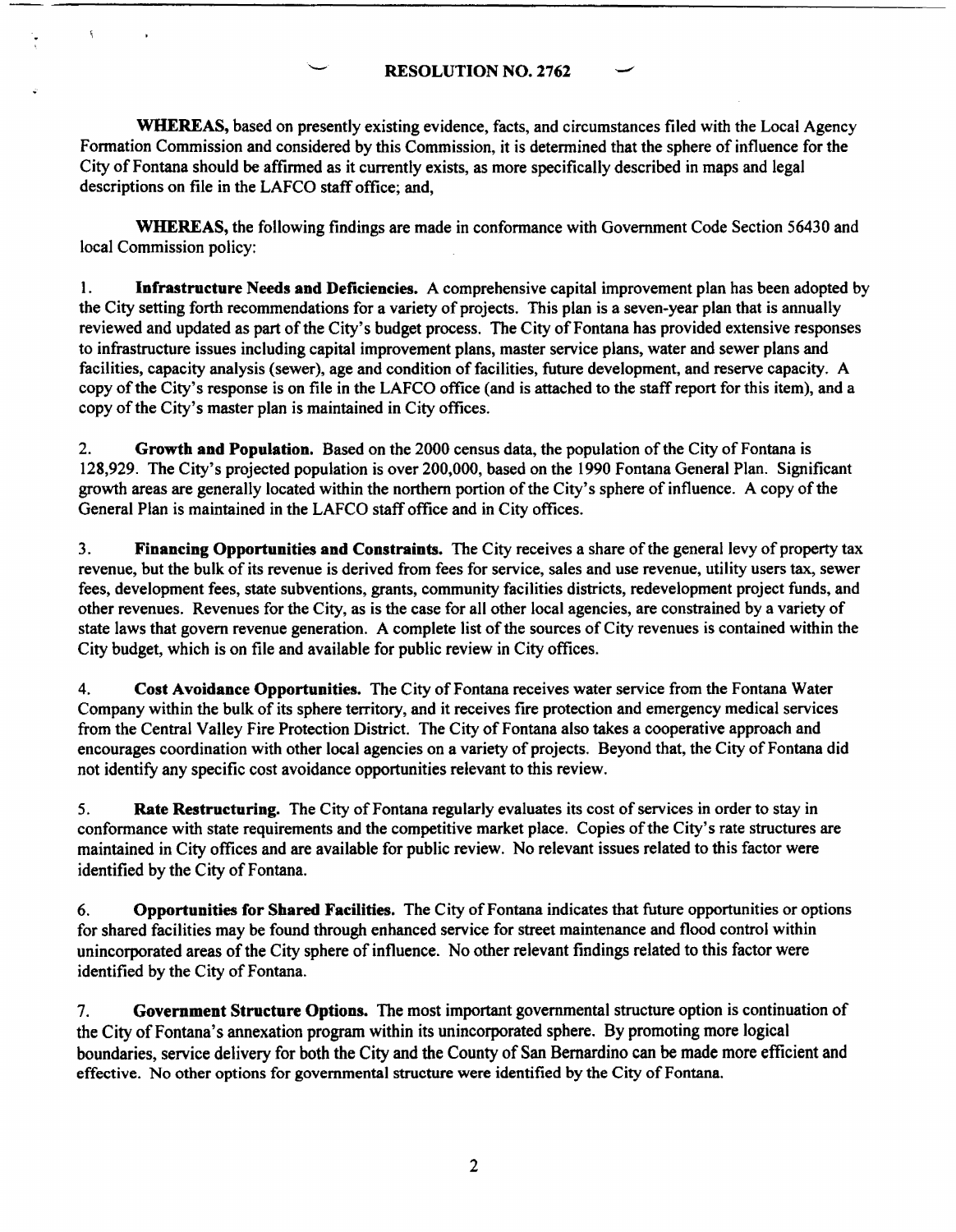**RESOLUTION NO.** 2762

8. **Management Efficiencies.** The City of Fontana provides for on-going training of employees through the use of conferences, workshops, and memberships in professional organizations. Staffing levels are also continually reviewed, and the current City goal is to maintain five employees per 1,000 City residents to maximize the effectiveness of City services. The City's current staffing level is approximately 2.7 employees per 1,000 residents. The City also identified improved use of technology, programs for public involvement, and various joint powers agreements that have already been implemented as ways to promote management efficiency.

9. **Local Accountability and Governance.** The City is governed by a City Council elected at large, along with a separately elected Mayor, all of which serve four year terms in office. The City maintains a web site, and conforms with provisions of the Brown Act requiring open meetings. In addition, the City provides surveys, newsletters, complaint tracking services, quarterly public meetings within special assessment districts, and requires regular progress reports on City programs and projects.

**WHEREAS,** the following findings are made in conformance with Government Code Section 56425 and local Commission policy for a sphere of influence update:

## 1. **PRESENT AND PLANNED LAND USES**

The full range of urban, suburban, and rural land uses are included within the boundaries and current sphere of influence of the City of Fontana. This sphere of influence update and service review have no potential whatsoever to change present or planned land uses within the City sphere, since no changes to the sphere of influence are contemplated. The City of Fontana endorses this approach by indicating that no sphere of influence changes are contemplated within the next five years.

## 2. **PRESENT AND PROBABLE NEED FOR PUBLIC FACILITIES AND SERVICES** IN **THE AREA**

No changes to the City sphere of influence are proposed or contemplated through this review. The City has adopted a master plan for service which addresses this issue, and is on file in the City offices.

#### 3. **PRESENT CAPACITY OF PUBLIC FACILITIES AND ADEQUACY OF PUBLIC SERVICES PROVIDED**

No changes to the City sphere of influence are proposed or contemplated through this review. The City has adopted a master plan for service which addresses this issue, and is on file in the City offices.

## 4. **COMMUNITIES OF INTEREST** IN **THE AREA**

No changes to the City sphere of influence are proposed or contemplated through this review. The Commission therefore determines that this factor of determination is not relevant to this review, as permitted by Government Code Section 56425.

#### 5. **OTHER FINDINGS**

A. Notice of this hearing has been published as required by law in The Sun and the Fontana Herald News, newspapers of general circulation in the area. As required by state law, individual notification was provided to affected and interested local agencies, County departments, and those individuals wishing mailed notice.